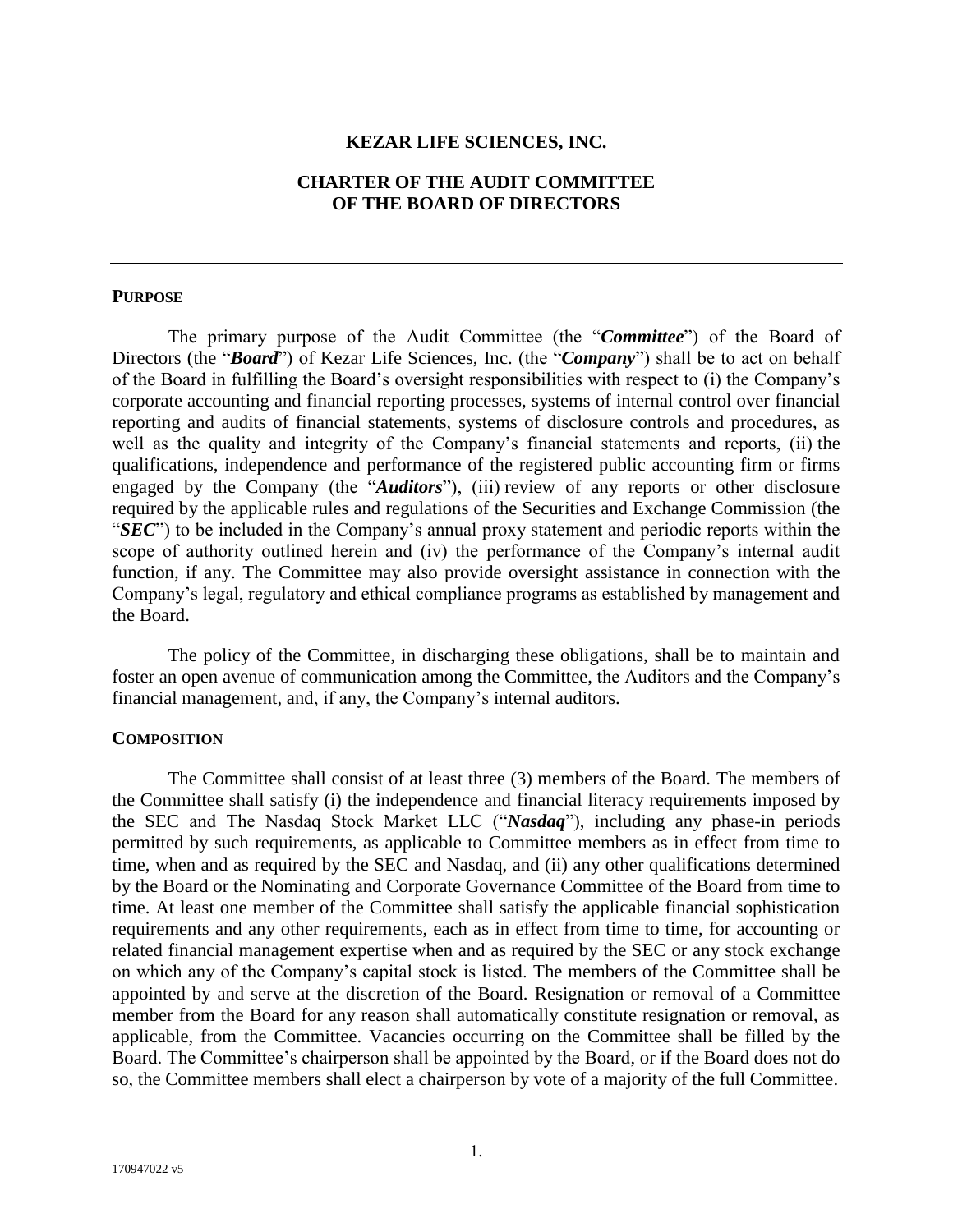## **OPERATING PRINCIPLES AND PROCESSES**

In fulfilling its functions and responsibilities, the Committee should give due consideration to the following operating principles and processes:

- *Communication* Regular and meaningful contact with the Board, members of senior management and independent professional advisors to the Board and its various committees, as applicable, shall be encouraged as a means of strengthening the Committee's knowledge of relevant current and prospective corporate accounting, financial reporting and internal control issues.
- *Meeting Agendas* Committee meeting agendas shall be the responsibility of the chairperson of the Committee with input from the Committee members and other members of the Board, as well as, to the extent deemed appropriate, by the chairperson of the Board, from members of senior management and outside advisors.
- *Information Needs* The Committee members shall communicate to the Chief Executive Officer, or his or her designees, the Committee's expectations, and the nature, timing and extent of any specific information or other supporting materials requested by the Committee for its meetings and deliberations.
- *Committee Education* Developing with management and participating in a process for systematic review of important accounting and financial reporting issues and trends in accounting, financial reporting and internal control practices that could potentially impact the Company shall be encouraged to enhance the effectiveness of the Committee.

# **MEETINGS AND MINUTES**

The Committee shall meet at least quarterly and hold such special meetings as its members shall deem necessary or appropriate. Any member of the Committee or the Board may call a meeting of the Committee. Unless otherwise directed by the Committee, each regularly scheduled meeting will conclude with an executive session of the Committee absent members of management.

Minutes of each meeting of the Committee shall be prepared and distributed to each director of the Company and the Secretary of the Company promptly after each meeting. The chairperson of the Committee shall report to the Board from time to time, or whenever so requested by the Board.

# **AUTHORITY**

Each member of the Committee shall have full access to all books, records, facilities and personnel of the Company as deemed necessary or appropriate by any member of the Committee to discharge his or her responsibilities hereunder. The Committee shall have authority to appoint, determine compensation for (at the Company's expense), retain and oversee the Auditors (as set forth in Section 10A(m)(2) of the Securities Exchange Act of 1934, as amended, and the rules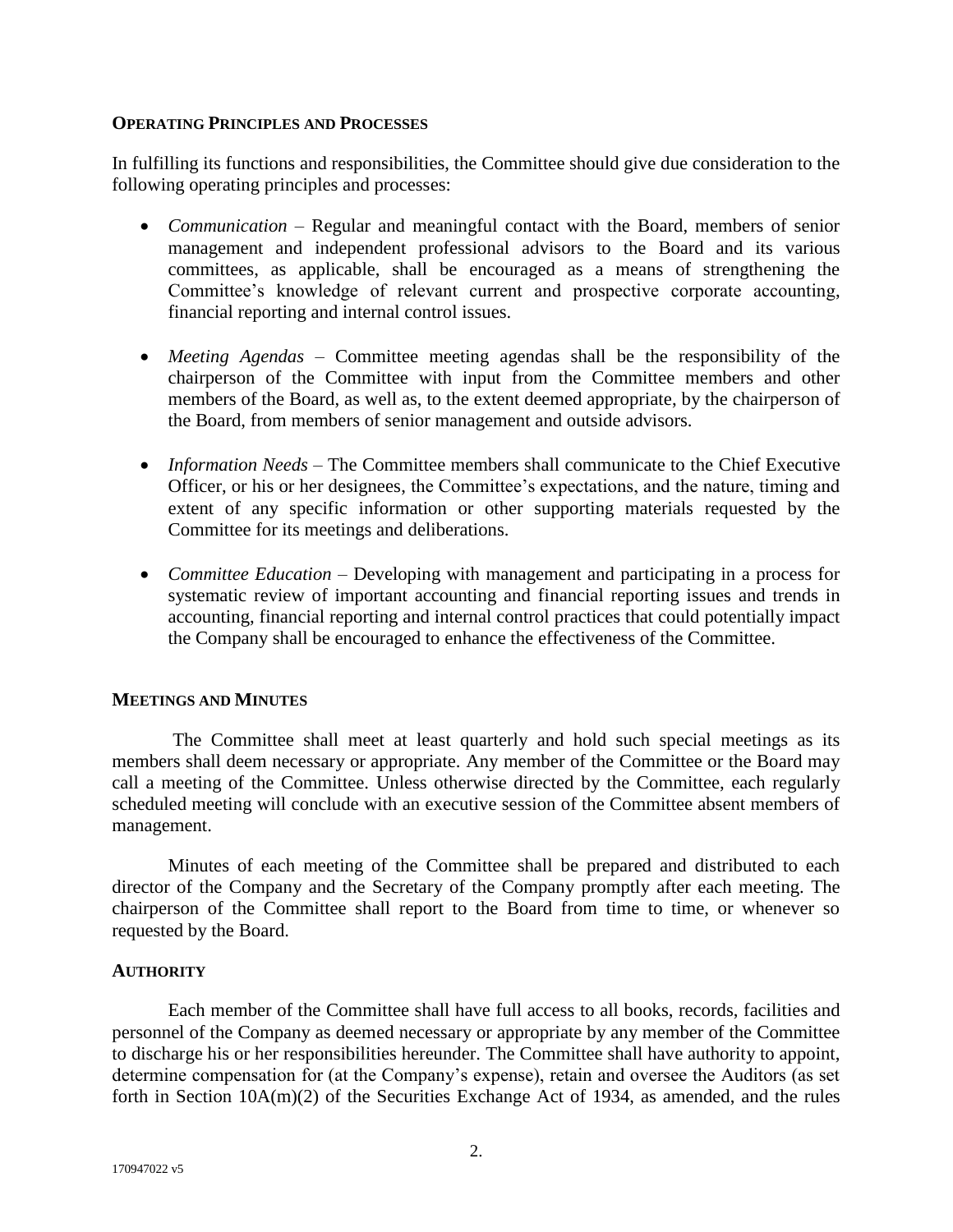thereunder (the "*Exchange Act*")) and otherwise to fulfill its responsibilities under this charter. The Committee shall have authority to retain and determine compensation for, at the expense of the Company, special legal, accounting or other advisors, experts or consultants as it deems necessary or appropriate in the performance of its duties under this charter, including any studies or investigations. The Committee shall also have authority to pay, at the expense of the Company, ordinary administrative expenses that, as determined by the Committee, are necessary or appropriate in carrying out its duties, unless prohibited by Nasdaq listing rules or applicable law. The Committee shall have authority to request that any of the Company's personnel, counsel, accountants (including the Auditors) or investment bankers, or any other consultant or advisor to the Company attend any meeting of the Committee or meet with any member of the Committee or any of its special, outside legal, accounting or other, advisors or consultants.

The Committee may form and delegate authority to one or more subcommittees as appropriate, to the extent consistent with the Company's amended and restated certificate of incorporation, amended and restated bylaws (the "*Bylaws*"), Corporate Governance Guidelines, Nasdaq rules and other applicable law. Delegation by the Committee to any subcommittee shall not limit or restrict the Committee on any matter so delegated, and, unless the Committee alters or terminates such delegation, any action by the Committee on any matter so delegated shall not limit or restrict future action by such subcommittee on such matters. The operation of the Committee shall be subject to the Bylaws of the Company as in effect from time to time and Section 141 of the Delaware General Corporation Law (or any successor section). The approval of this charter by the Board shall be construed as a delegation of authority to the Committee with respect to the responsibilities set forth herein.

#### **RESPONSIBILITIES**

The Committee's responsibility is one of oversight. The members of the Committee are not employees of the Company, and they do not perform, or represent that they perform, the functions of management or the Auditors. The Committee relies on the expertise and knowledge of management, the internal auditor (if any) and the Auditors in carrying out its oversight responsibilities. Management is responsible for preparing accurate and complete financial statements in accordance with generally accepted accounting principles ("*GAAP*"), preparing periodic reports and establishing and maintaining appropriate accounting principles and financial reporting policies and satisfactory internal control over financial reporting. The Auditors are responsible for auditing the Company's annual financial statements and management's assessment of the Company's internal control over financial reporting as well as reviewing the Company's quarterly financial statements. It is not the responsibility of the Committee to prepare or certify the Company's financial statements, guarantee the audits or reports of the Auditors or ensure that the financial statements or periodic reports are complete and accurate, conform to GAAP or otherwise comply with applicable laws.

The Committee shall oversee the Company's financial reporting process on behalf of the Board, and shall have direct responsibility for the appointment, compensation, retention and oversight of the work of the Auditors and any other registered public accounting firm engaged for the purpose of performing other review or attest services for the Company. The Auditors and each such other registered public accounting firm shall report directly and be accountable to the Committee. The Committee's functions and procedures should remain flexible to address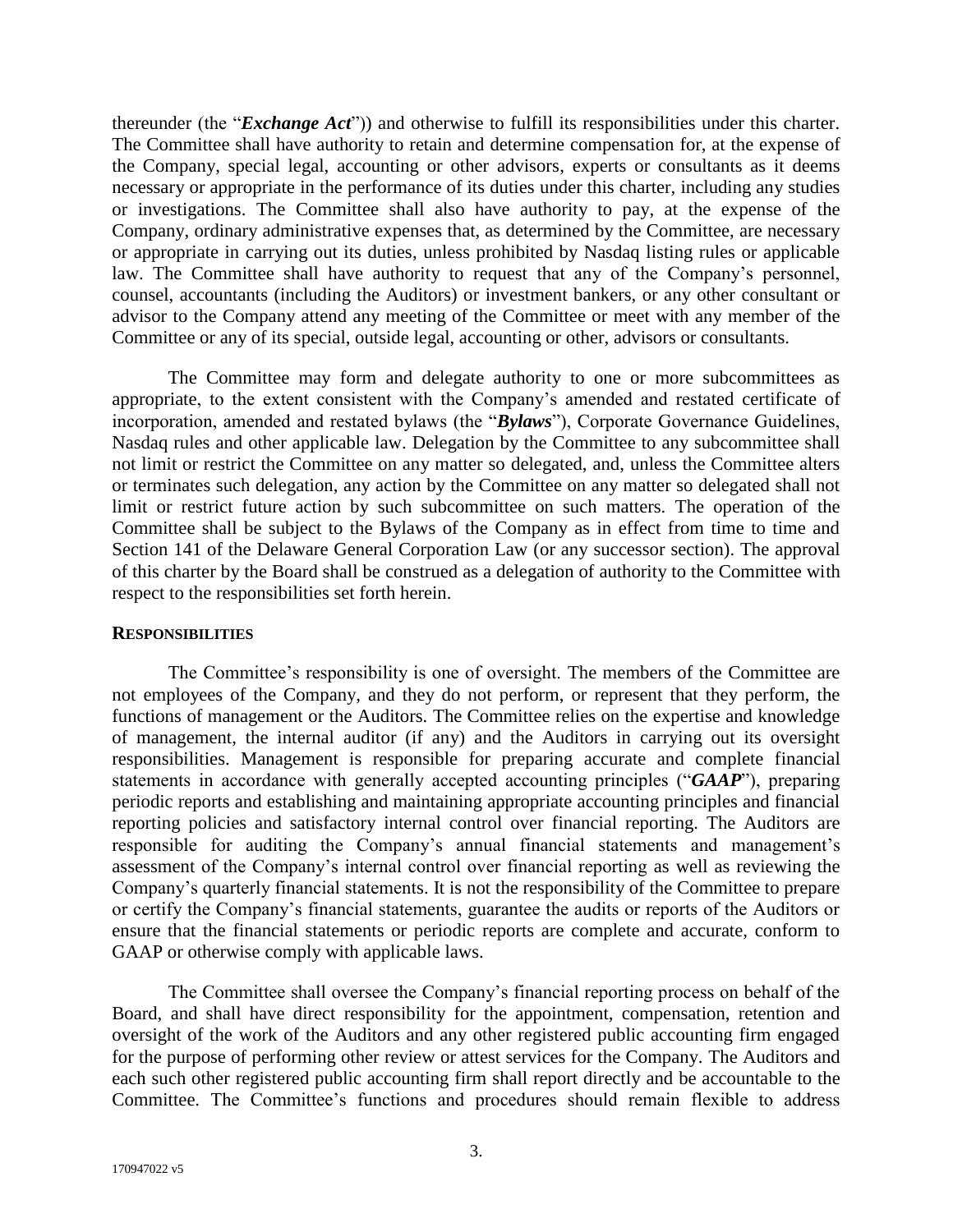changing circumstances most effectively. To implement the Committee's purpose and policy, the Committee shall be charged with the following functions and responsibilities with the understanding, however, that the Committee may supplement or deviate from these activities as appropriate under the circumstances (except as otherwise required by applicable laws or requirements of any stock exchange on which any of the Company's capital stock may be listed):

**1.** *Evaluation and Retention of Auditors.* To evaluate the performance of the Auditors, to assess their qualifications (including their internal quality control procedures and any material issues raised by that firm's most recent internal quality control review or any investigations by regulatory authorities) and to determine whether to retain, or to terminate, the engagement of the existing Auditors, or to appoint and engage a different independent registered public accounting firm, which retention shall be subject only to ratification by the Company's stockholders (if the Committee or the Board elects to submit such retention for ratification by the stockholders).

**2.** *Communication Prior to Engagement*. Prior to engagement of any prospective Auditors, to review a written disclosure by the prospective Auditors of all relationships between the prospective Auditors, or their affiliates, and the Company, or persons in financial oversight roles at the Company, that may reasonably be thought to bear on independence, and to discuss with the prospective Auditors the potential effects of such relationships on the independence of the prospective Auditors, consistent with Ethics and Independence Rule 3526, *Communication with Audit Committees Concerning Independence* (or any successor rule, "*Rule 3526*"), of the Public Company Accounting Oversight Board (United States) (the "*PCAOB*").

**3.** *Approval of Audit Engagements*. To determine and approve engagements of the Auditors, prior to commencement of such engagements, to perform all proposed audit, review and attest services, including the scope of and plans for the audit, the adequacy of staffing, the compensation to be paid by the Company to the Auditors and the negotiation and execution, on behalf of the Company, of the Auditors' engagement letters; such approval may be pursuant to preapproval policies and procedures established by the Committee consistent with applicable laws and rules, including the delegation of preapproval authority to the chairman of the Committee so long as any such preapproval decisions are presented to the full Committee at the next scheduled meeting.

**4.** *Approval of Non-Audit Services.* To determine and approve engagements of the Auditors prior to commencement of such engagements (unless in compliance with exceptions available under applicable laws and rules related to immaterial aggregate amounts of services), to perform any proposed permissible non-audit services, including the scope of the service and the compensation to be paid therefor by the Company; such approval may be pursuant to preapproval policies and procedures established by the Committee consistent with applicable laws and rules, including the delegation of preapproval authority to the chairman of the Committee so long as any such preapproval decisions are presented to the full Committee at the next scheduled meeting.

**5.** *Audit Partner Rotation*. To monitor the rotation of the partners of the Auditors on the Company's audit engagement team as required by applicable laws and rules, and to consider periodically and, if deemed appropriate, adopt a policy regarding rotation of auditing firms.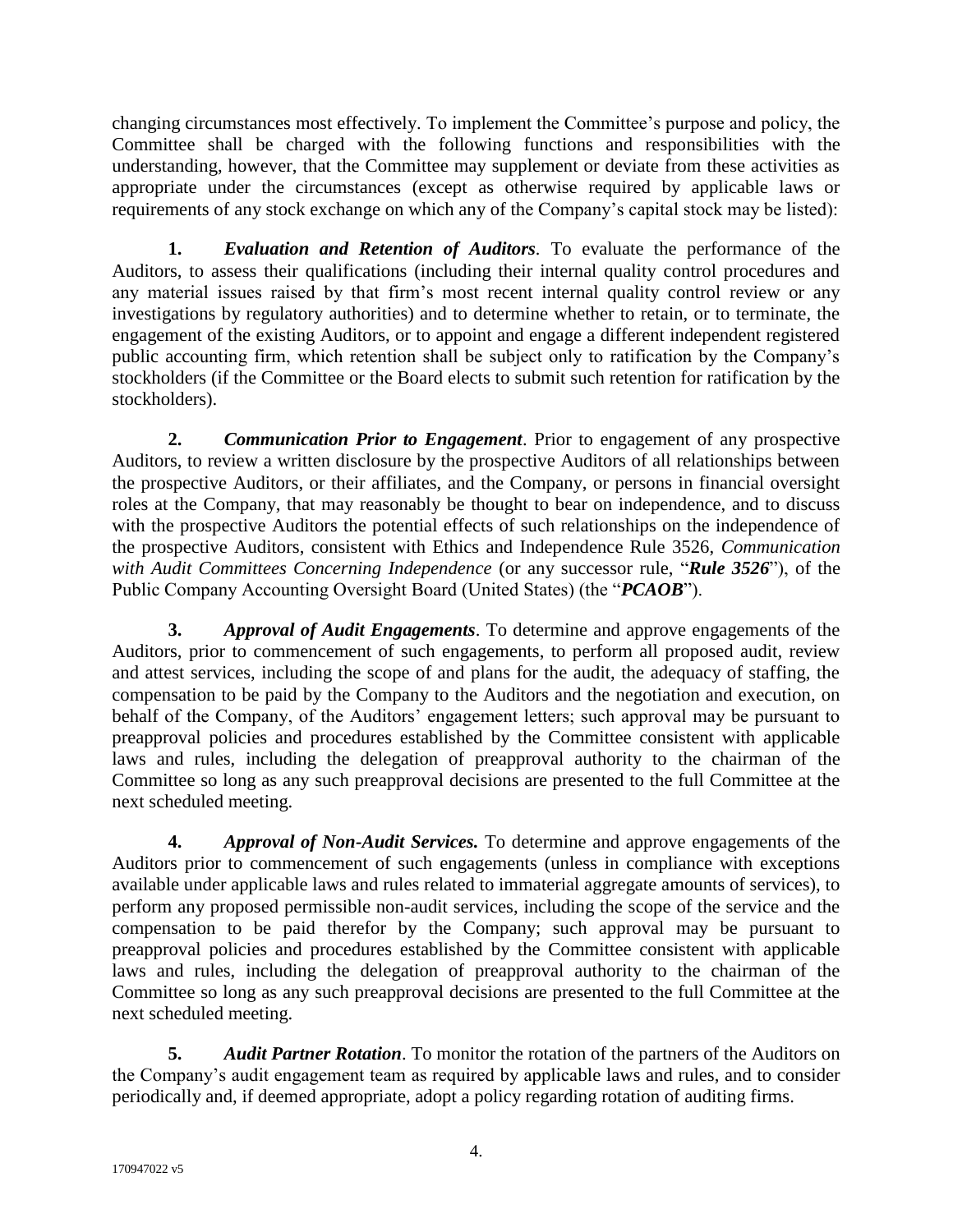**6.** *Auditor Independence.* At least annually, consistent with Rule 3526, (i) to receive and review (a) written disclosures from the Auditors delineating all relationships between the Auditors, or their affiliates, and the Company, or persons in financial oversight roles at the Company, that may reasonably be thought to bear on independence and (b) a letter from the Auditors affirming their independence, (ii) to consider and discuss with the Auditors any potential effects of any such relationships on the independence of the Auditors as well as any compensation or services that could affect the Auditors' objectivity and independence, and (iii) to assess and otherwise take appropriate action to oversee the independence of the Auditors.

**7.** *Former Employees of Auditors.* To consider and, if deemed appropriate, adopt policies regarding Committee preapproval of employment by the Company of individuals employed or formerly employed by the Auditors and engaged on the Company's account.

**8.** *Annual Audit Results.* To review with management and the Auditors, (i) the results of the annual audit, including the Auditors' assessment of the quality of the Company's accounting principles and practices, (ii) the Auditors' views about qualitative aspects of the Company's significant accounting practices, (iii) the reasonableness of significant judgments and estimates (including material changes in estimates and analyses of the effects of alternative GAAP methods on the financial statements), (iv) all misstatements identified during the audit (other than those the Auditors believe to be trivial), (v) the adequacy of the disclosures in the financial statements, and (vi) any other matters required to be communicated to the Committee by the Auditors under the standards of the PCAOB.

**9.** *Auditor Communications.* At least annually, to discuss with the Auditors the matters required to be discussed by Auditing Standard No. 1301, *Communications with Audit Committees*, as amended, as adopted by the PCAOB (including any successor rule adopted by the PCAOB).

**10.** *Audited Financial Statement Review; Annual Report on Form 10-K.* To review with management and the Auditors, as appropriate, upon completion of the audit, (i) the Company's financial statements and any disclosure from the Company's Chief Executive Officer and Chief Financial Officer to be made in connection with the certification of the Company's Annual Report on Form 10-K to be filed with the SEC, prior to public disclosure of such financial information, if practicable, or filing with the SEC of the Company's Annual Report on Form 10-K, and to recommend whether such financial statements should be so included and (ii) other relevant reports or financial information submitted by the Company to any governmental body or the public, including relevant reports rendered by the Auditors (or summaries thereof).

**11.** *Quarterly Results and Reports on Form 10-Q.* To review with management and the Auditors, as appropriate, (i) the results of the Auditors' review of the Company's quarterly financial statements and any disclosure from the Company's Chief Executive Officer and Chief Financial Officer to be made in connection with the certification of the Company's quarterly reports filed with the SEC, prior to public disclosure of quarterly financial information, if practicable, or filing with the SEC of the Company's Quarterly Report on Form 10-Q, and any other matters required to be communicated to the Committee by the Auditors under the standards of the PCAOB and (ii) other relevant reports or financial information submitted by the Company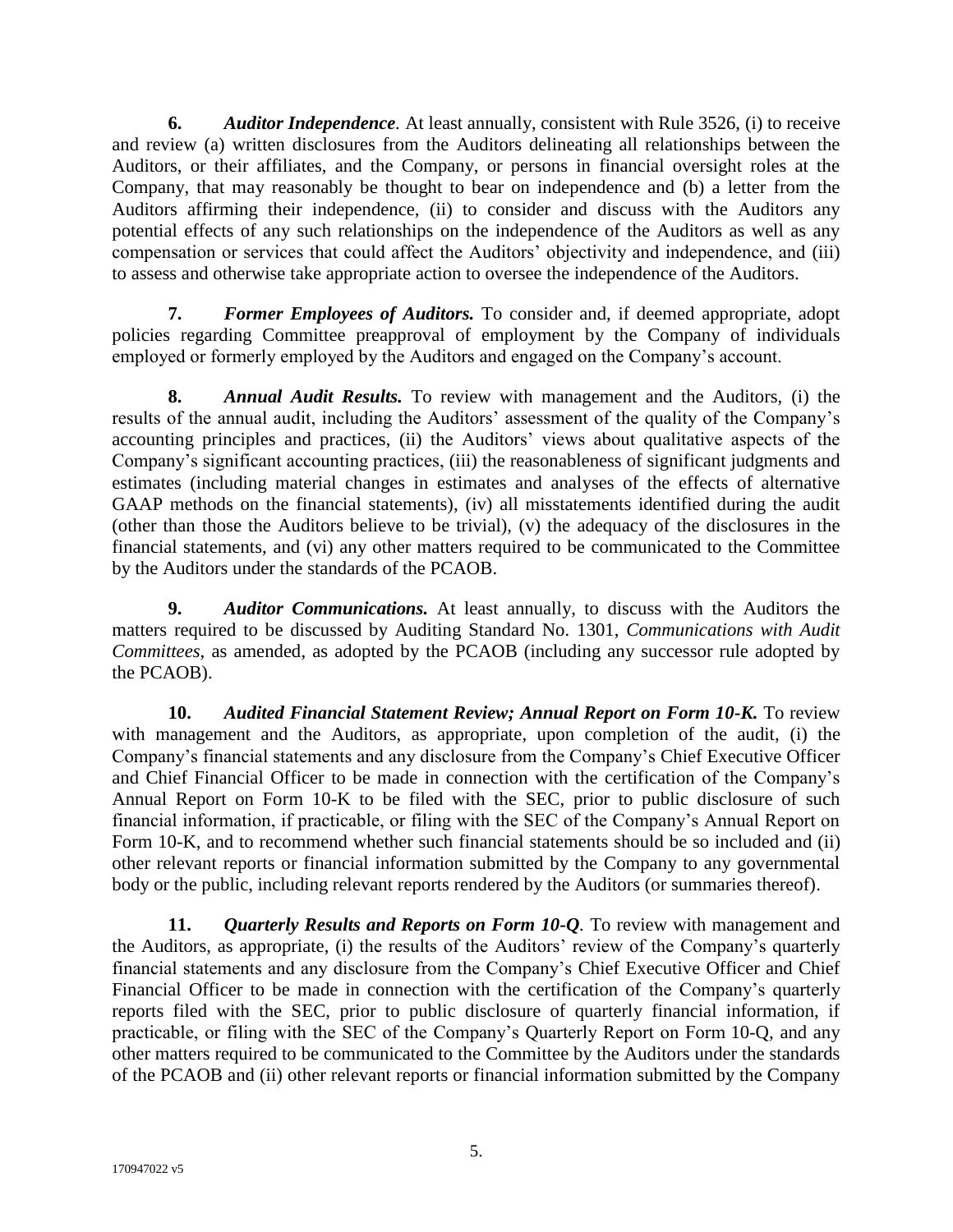to any governmental body or the public, including relevant reports rendered by the Auditors (or summaries thereof).

**12.** *Management's Discussion and Analysis and Risk Factors*. To review with management and the Auditors, as appropriate, the Company's disclosures contained under the captions "*Management's Discussion and Analysis of Financial Condition and Results of Operations*" and "*Risk Factors*" in its periodic reports and other filings to be filed with the SEC.

**13.** *Press Releases.* To review with management and the Auditors, to the extent appropriate, earnings press releases, as well as the substance of financial information and earnings guidance provided to analysts and ratings agencies (including, without limitation, reviewing any pro forma or non-GAAP information), which discussions may be general discussions of the type of information to be disclosed or the type of presentation to be made.

**14.** *Accounting Principles and Policies.* To review with management and the Auditors, as appropriate, significant issues that arise regarding accounting principles and financial statement presentation, including critical accounting policies and practices, alternative accounting policies available under GAAP related to material items discussed with management, the potential impact on the Company's financial statements of off-balance sheet structures and any other significant reporting issues and judgments, significant regulatory, legal and accounting initiatives or developments that may have a material impact on the Company's financial statements, compliance programs and policies if, in the judgment of the Committee, such review is necessary or appropriate.

**15.** *Risk Assessment and Management.* To review and discuss with management and the Auditors, as appropriate, (i) the Company's guidelines and policies with respect to financial risk management and financial risk assessment, including the Company's major financial risk exposures and the steps taken by management to monitor and control these exposures and (ii) management risks relating to data privacy, technology and information security, including cyber security and back-up of information systems, and the steps the Company has taken to monitor and control such exposures.

**16.** *Management Cooperation with Audit.* To evaluate the cooperation received by the Auditors during their audit examination, including any significant difficulties encountered during the audit or any restrictions on the scope of their activities or access to required records, data and information and, whether or not resolved, significant disagreements with management and management's response, if any.

**17.** *Management Letters.* To review with the Auditors and, if appropriate, management, any "management" or "internal control" letter issued or, to the extent practicable, proposed to be issued by the Auditors and management's response, if any, to such letter, as well as any additional material written communications between the Auditors and management.

**18.** *National Office Communications.* To review with the Auditors, as appropriate, communications between the audit team and the Auditors' national office with respect to accounting or auditing issues presented by the engagement.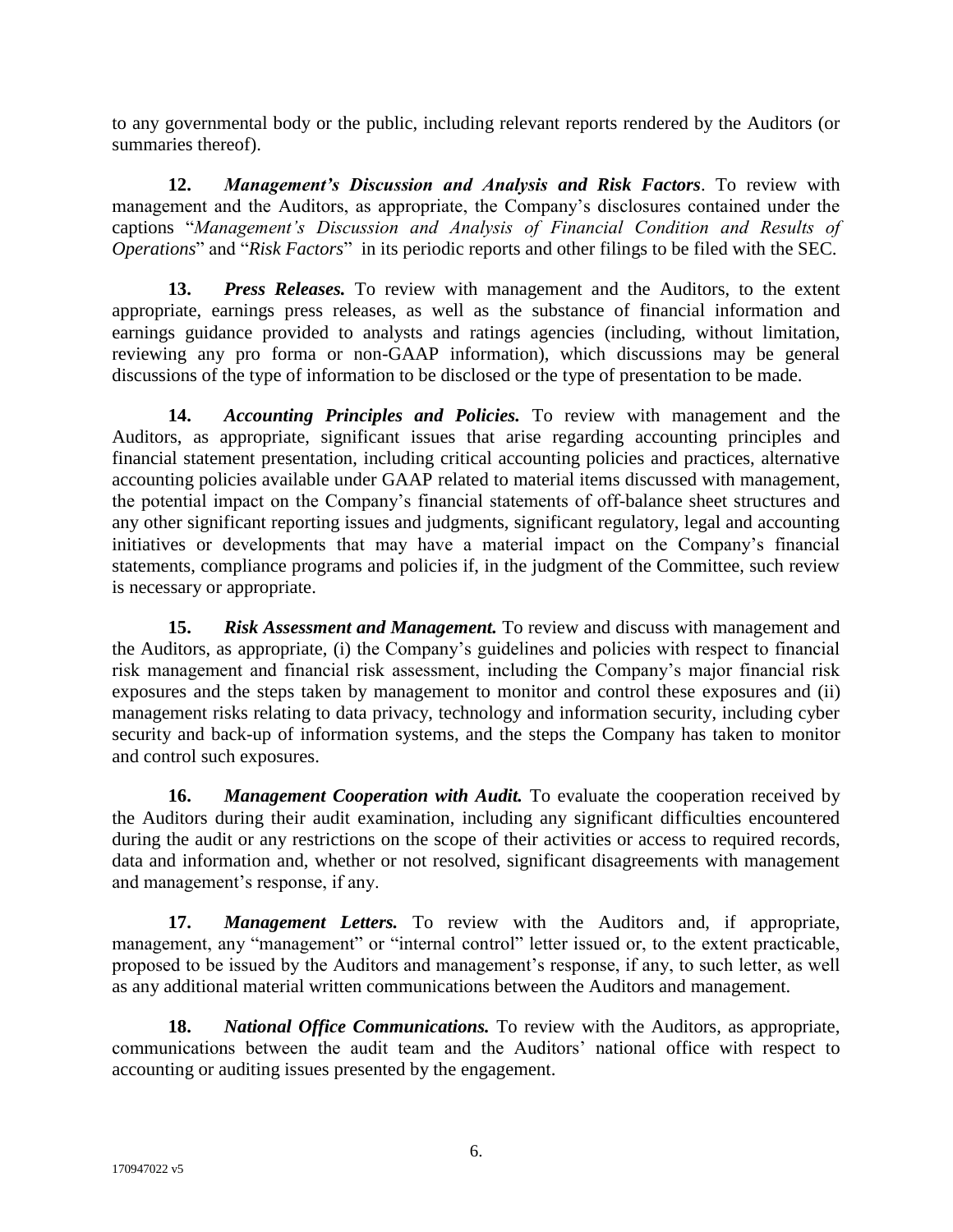**19.** *Disagreements Between Auditors and Management.* To review with management and the Auditors, or any other registered public accounting firm engaged to perform review or attest services, any conflicts or disagreements between management and the Auditors, or such other accounting firm, whether or not resolved, regarding financial reporting, accounting practices or policies or other matters, that individually or in the aggregate could be significant to the Company's financial statements or the Auditors' report, and to resolve any conflicts or disagreements regarding financial reporting.

**20.** *Internal Control over Financial Reporting; Disclosure Controls*. To (i) confer with management and the Auditors, as appropriate, regarding the scope, adequacy, and effectiveness of internal control over financial reporting and the Company's disclosure controls and procedures, including any significant deficiencies, significant changes in internal controls and the adequacy and effectiveness of the Company's information and cyber security policies and the internal controls regarding information security, (ii) confer with management and the Auditors, as appropriate, regarding the responsibilities, budget and staff of the internal audit function (if any) and review of the appointment or replacement of the senior internal audit executive or manager and (iii) obtain reports on significant findings and recommendations with respect to internal controls over financial reporting, together with management responses and any special audit steps adopted in light of any material control deficiencies.

**21.** *Separate Sessions.* Periodically, to meet in separate sessions with the Auditors, the internal auditors, if any, or other personnel responsible for the internal audit function, as applicable and appropriate, and management to discuss any matters that the Committee, the Auditors, the internal auditors, if any, or other personnel responsible for the internal audit function, or management believe should be discussed privately with the Committee.

**22.** *Correspondence with Regulators.* To consider and review with management, the Auditors, outside counsel, as appropriate, and any special counsel, separate accounting firm or other consultants and advisors as the Committee deems appropriate, any correspondence with regulators or governmental agencies and any published reports that raise material issues regarding the Company's financial statements or accounting policies.

**23.** *Complaint Procedures.* To establish procedures, when and as required by applicable laws and rules, for the receipt, retention and treatment of complaints received by the Company regarding accounting, internal accounting controls or auditing matters and the confidential and anonymous submission by employees of concerns regarding questionable accounting or auditing matters, including under the Company's "Whistleblower Policy for Accounting and Auditing Matters."

**24.** *Engagement of Registered Public Accounting Firms.* To determine and approve engagements of any registered public accounting firm (in addition to the Auditors), prior to commencement of such engagements, to perform any other review or attest service, including the compensation to be paid by the Company to such firm, which approval may be pursuant to preapproval policies and procedures, including the delegation of preapproval authority to the chairman of the Committee, so long as any such preapproval decisions are presented to the full Committee at the next scheduled meeting.